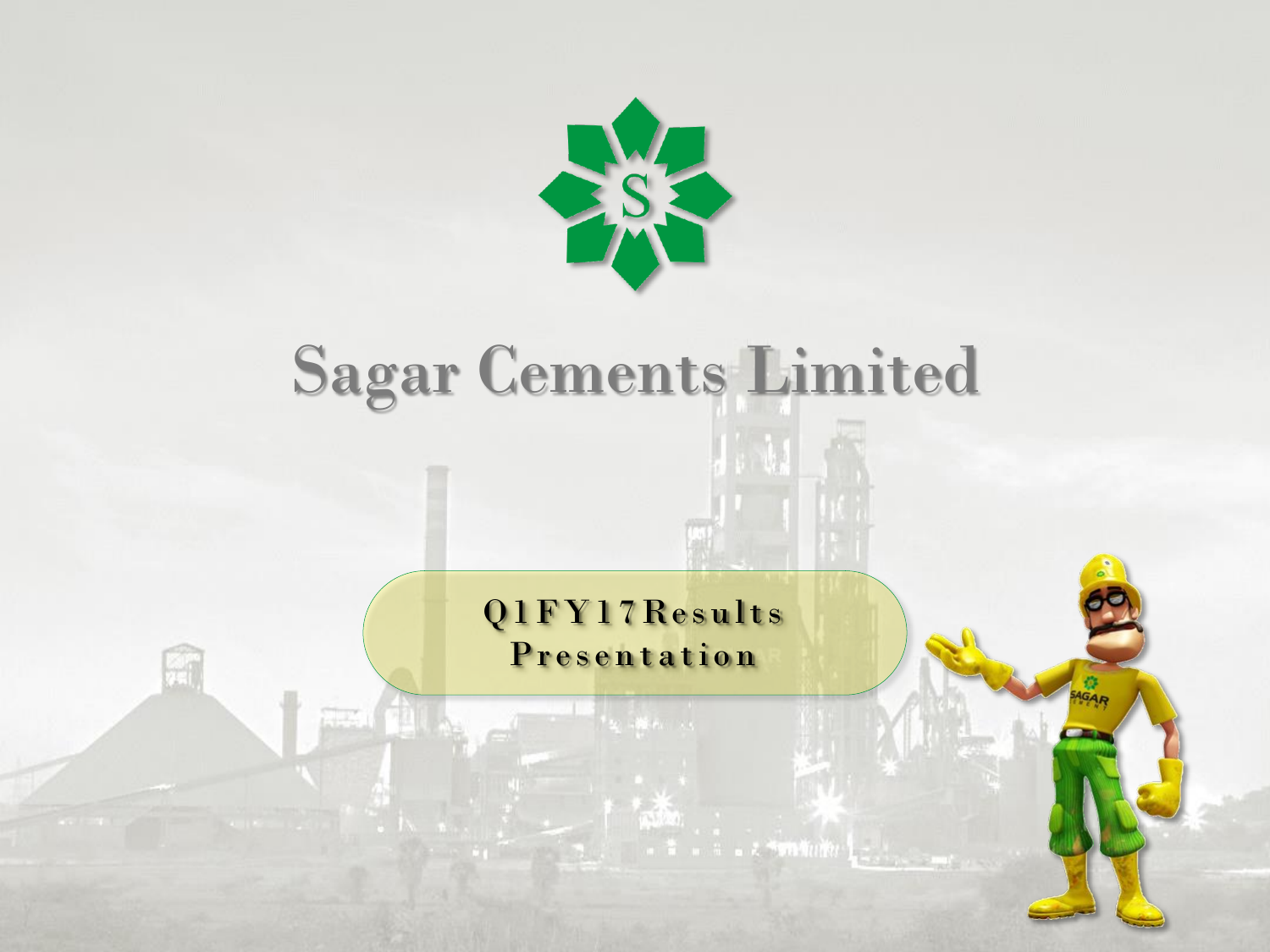### Overview – target markets



Moderate decline in volumes and prices in target markets on a sequential quarter basis YOY realisations also considerably lower; overall impact however mitigated as a result of improved sales volumes i<br>I Pet coke inventory build up negates impact of higher input prices for quarter under review Pick up in Government spending towards infrastructure, good monsoons and delay in new capacity addition to help drive growth forward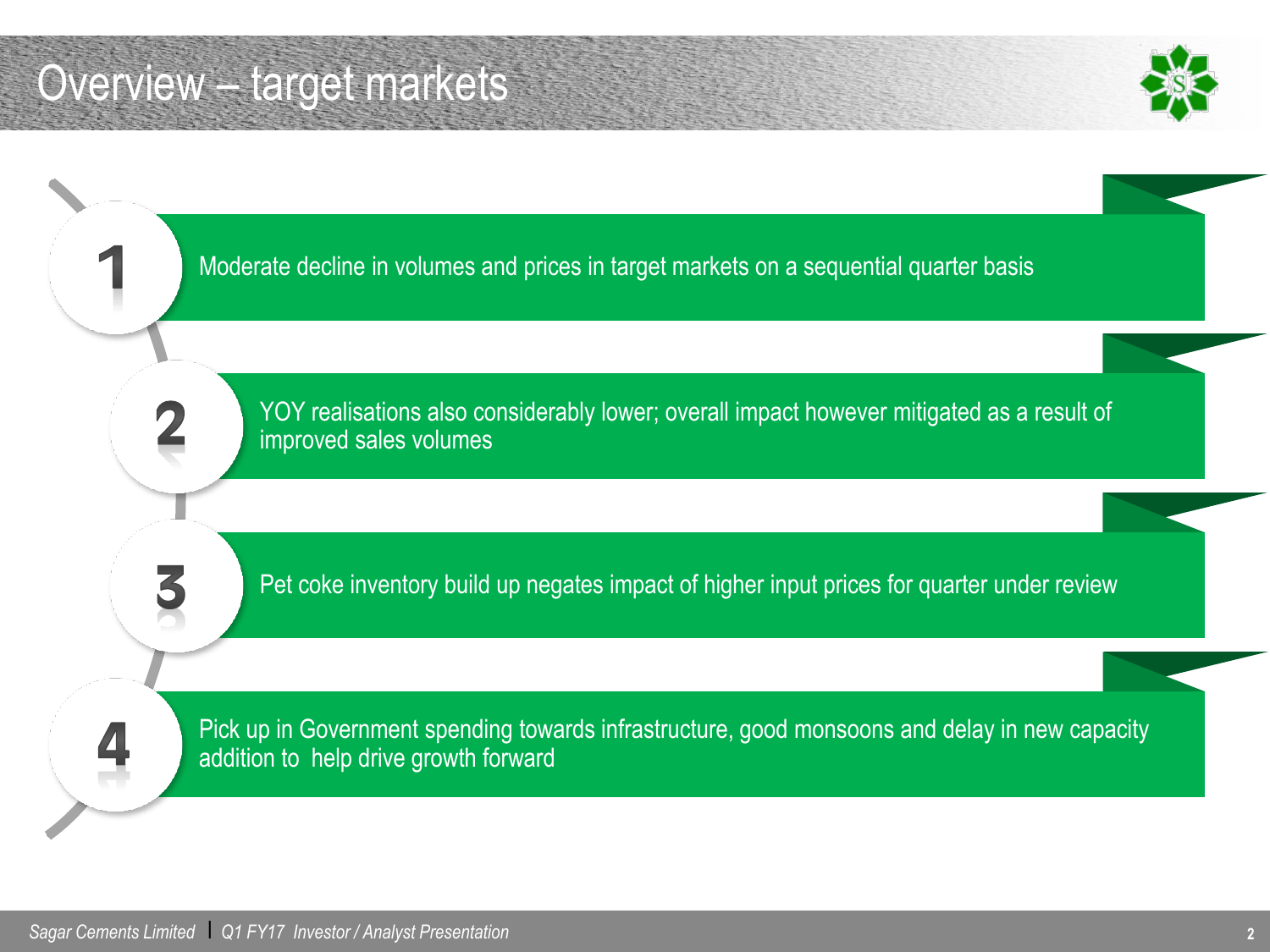### Industry Overview



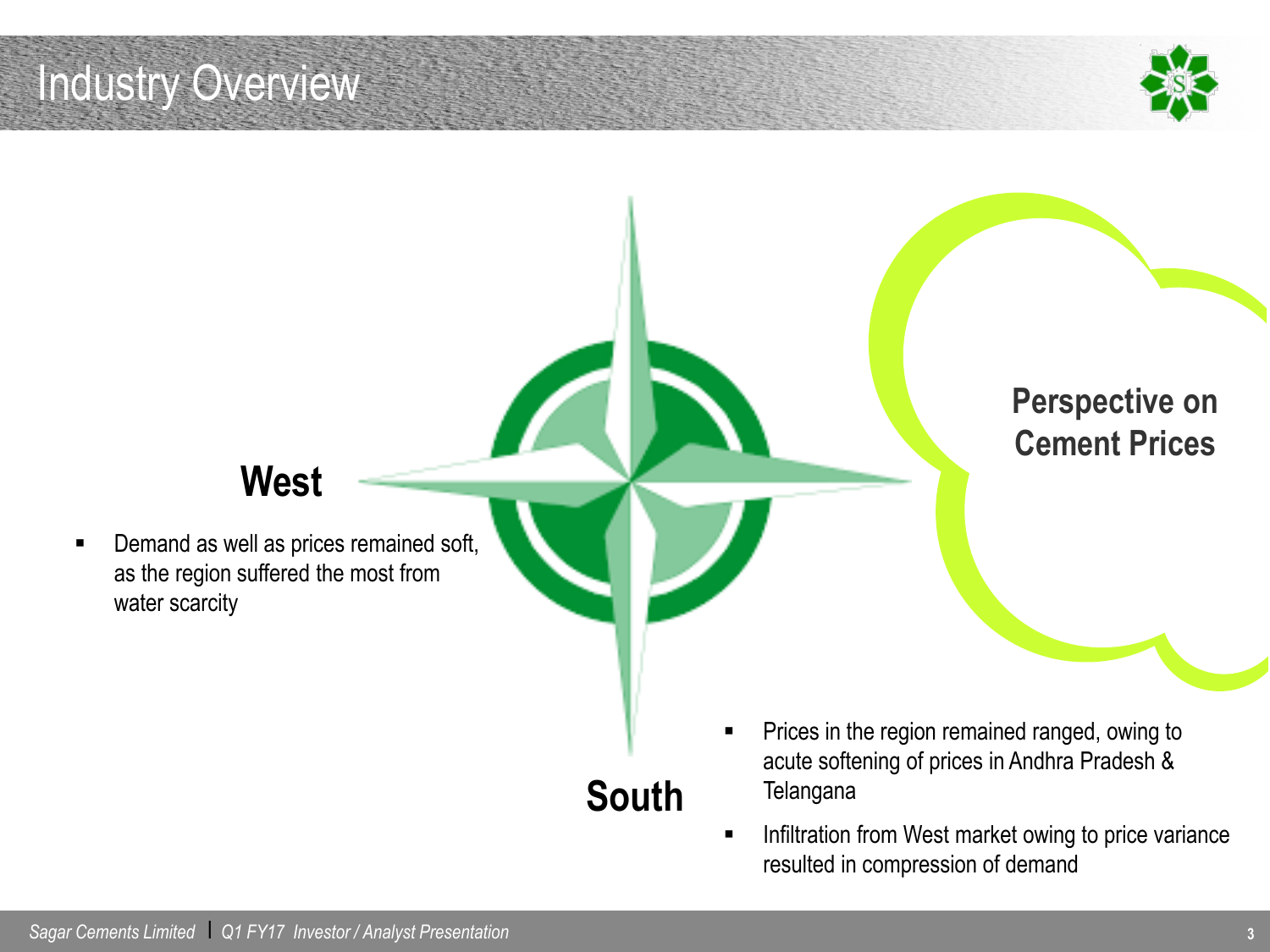

### **Sagar Cements – Operational Results**



*Sagar Cements Limited* l *Q1 FY17 Investor / Analyst Presentation* **<sup>4</sup>**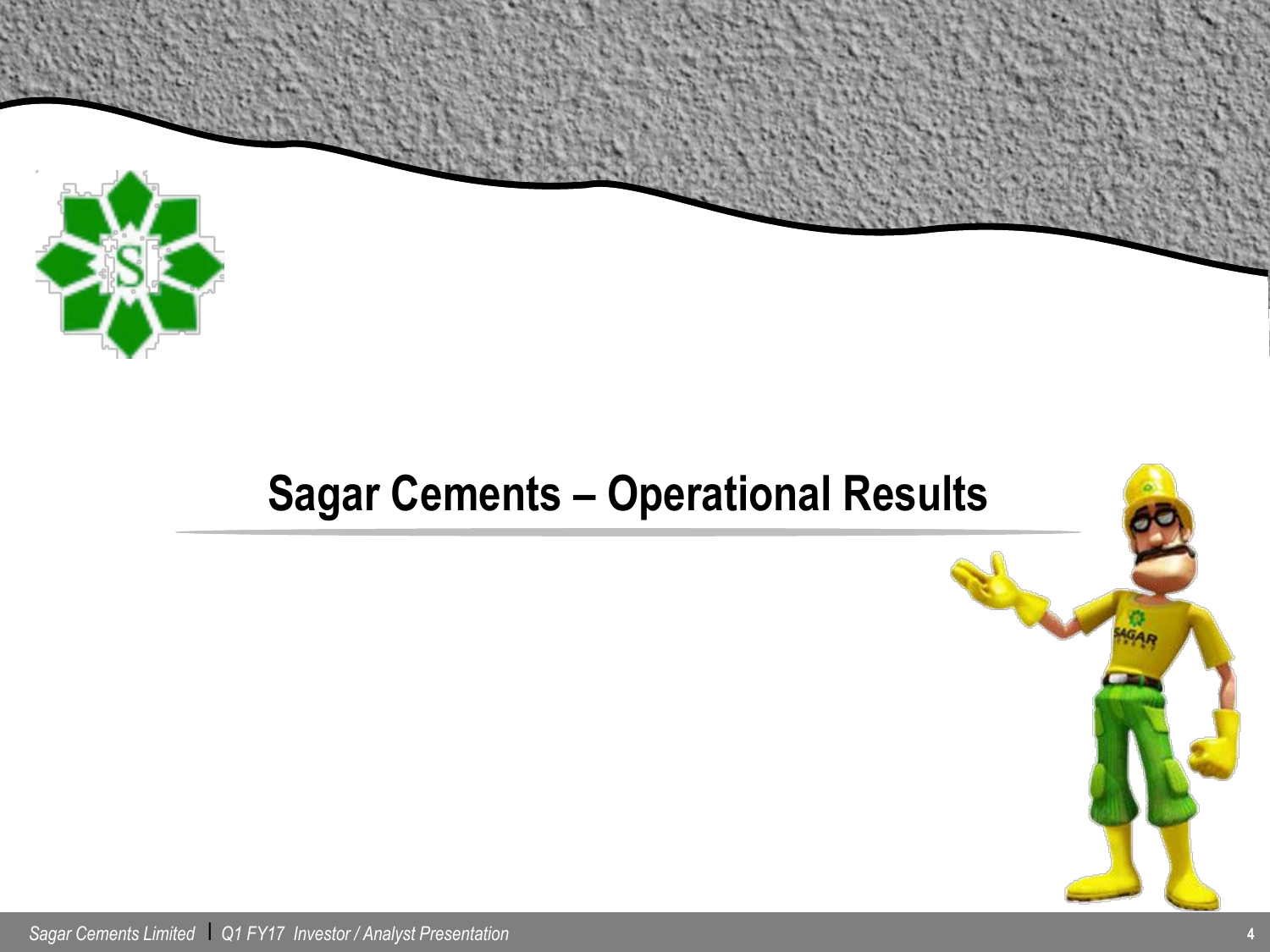### Performance Highlights



Rs. lakh

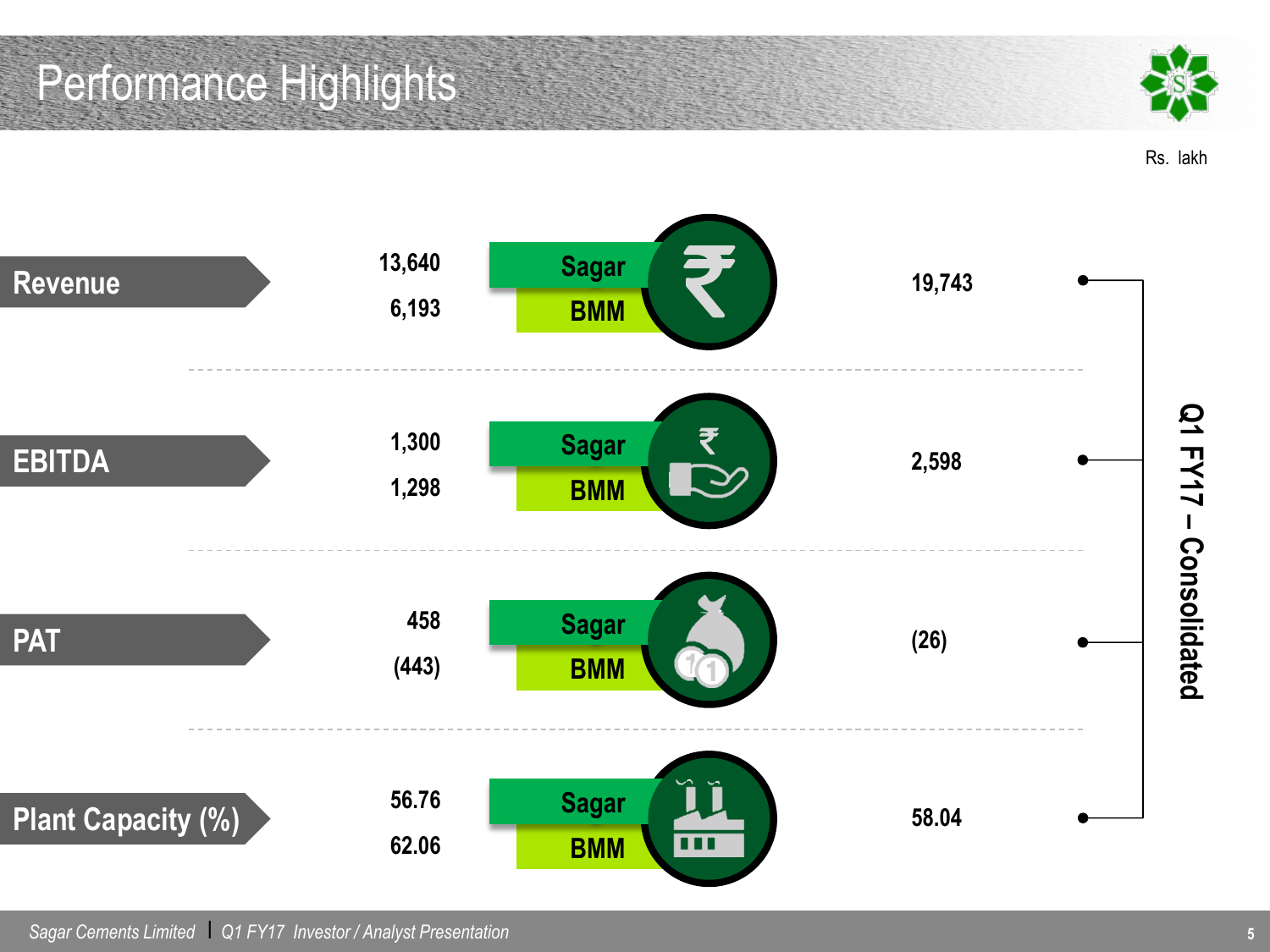### Q1 FY17 Performance Review - Consolidated



**Net Income**

#### **EBITDA**





**PAT**



- $\triangleright$  Net Income from operations stood at Rs. 19,743 lacs from Rs. 18,498 lakh in Q1 FY16
- $\triangleright$  EBITDA stood at Rs. 2,598 lacs as compared to Rs.3,848 lacs in Q1 FY16
	- EBITDA Margins decreased to 13% from 21%
- $\triangleright$  PAT stood at Rs. (26) lacs compared to profit of Rs.2,280 lacs in Q1 FY16
- $\triangleright$  Diluted EPS (not annualized) was at Rs. (0.15) for Q1 FY17

*BMM acquisition completed during Q2 FY16. Q1 FY16 figures reflective of Sagar Cements stand alone*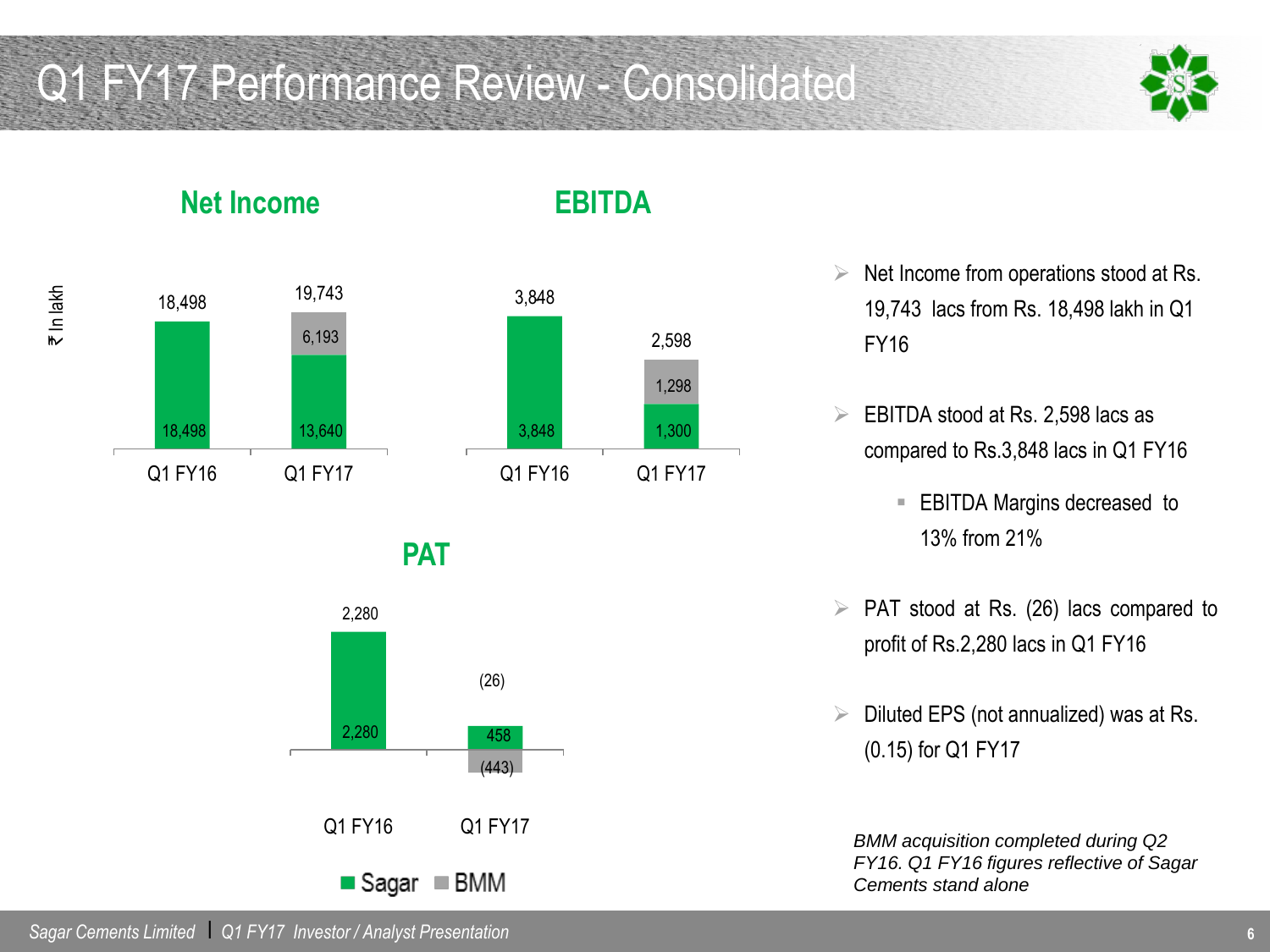### Key Highlights - Acquisition of Grinding Unit



- $\triangleright$  In principle approval from the Board to acquire grinding unit of 1,81,500 tons p.a. owned by M/s. Toshali Cements Private Limtied
- **Location:** Bayyavaram, Vizag District, Andhra Pradesh
- **Cost**: Rs. 60 crore inclusive of transaction cost
- $\triangleright$  Post acquisition, the Company proposes to scale up capacity to 3,00,000 tons p.a. with an additional capital expenditure of Rs.5 crores.
- Acquisition to enable the Company save logistic cost & introduce slag cement to serve markets in Visakhapatnam, Vizianagram, Srikakulam & parts of Orissa

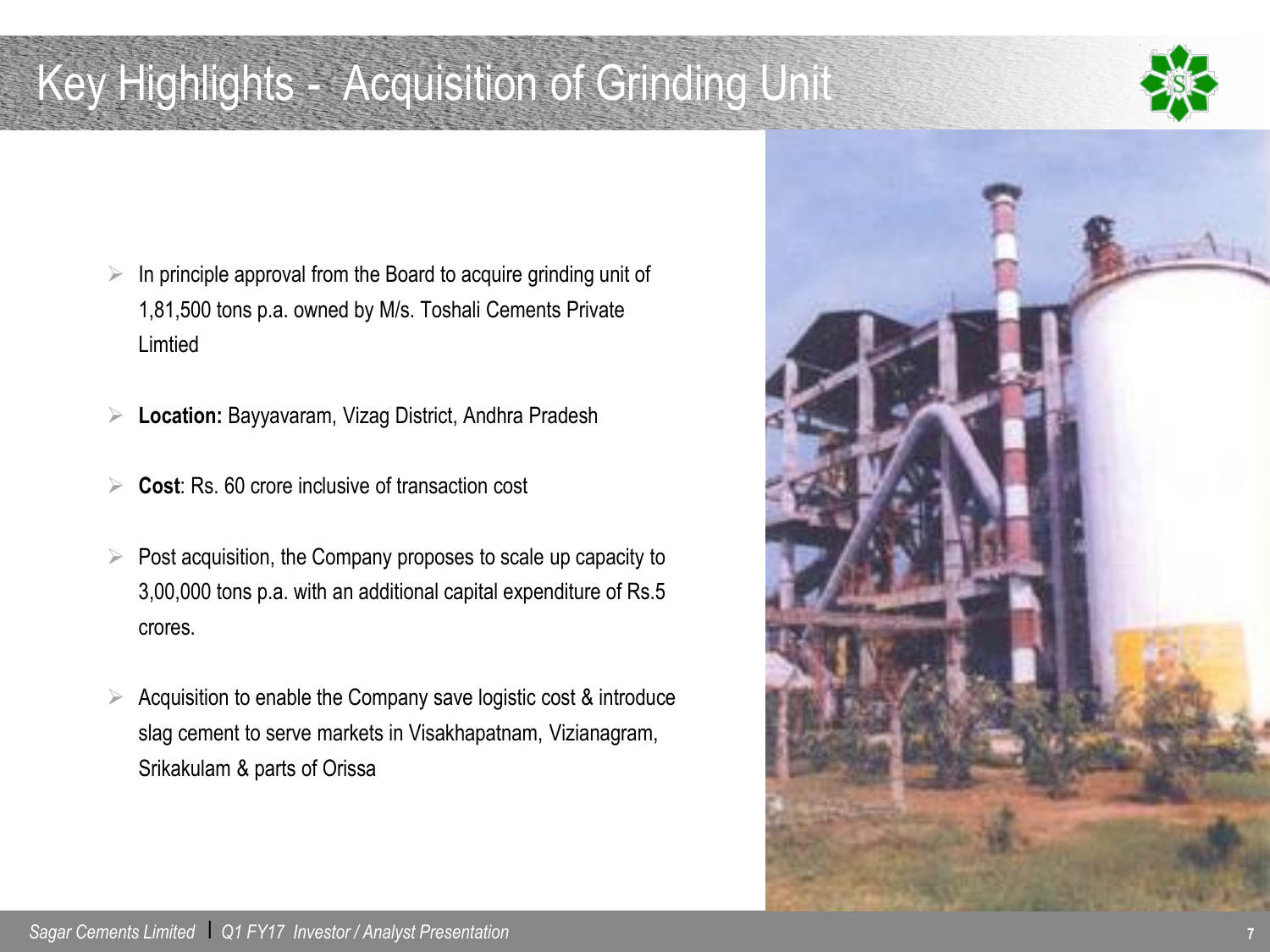### Executive Director's Comment



#### **Commenting on the performance, Mr. Sreekanth Reddy, Executive Director of the Company said,**

"While the business prospects look promising in the long term, operating environment at present continues to witness low off-take and weaker realisations. Amid this background we are pleased report a relatively stable set of numbers. Top line expansion was primarily achieved on the back of strong volume growth, which helped us partially negate the impact of lower realisations.

Synergy benefits following BMM acquisition are gradually starting to kick-in as reflected by lower freight cost for the quarter and we are hopeful that the same would continue to contribute positively to the business going forward. Further, commissioning of railway siding operations should also help us increase our cost savings. Lastly, acquisition of the grinding unit should also help us grow and better *service target markets.* 

Going ahead, persistent Government's actions towards strengthening infrastructure, pick up in rural demand and good monsoons *should aid in driving demand and profitability for the business."*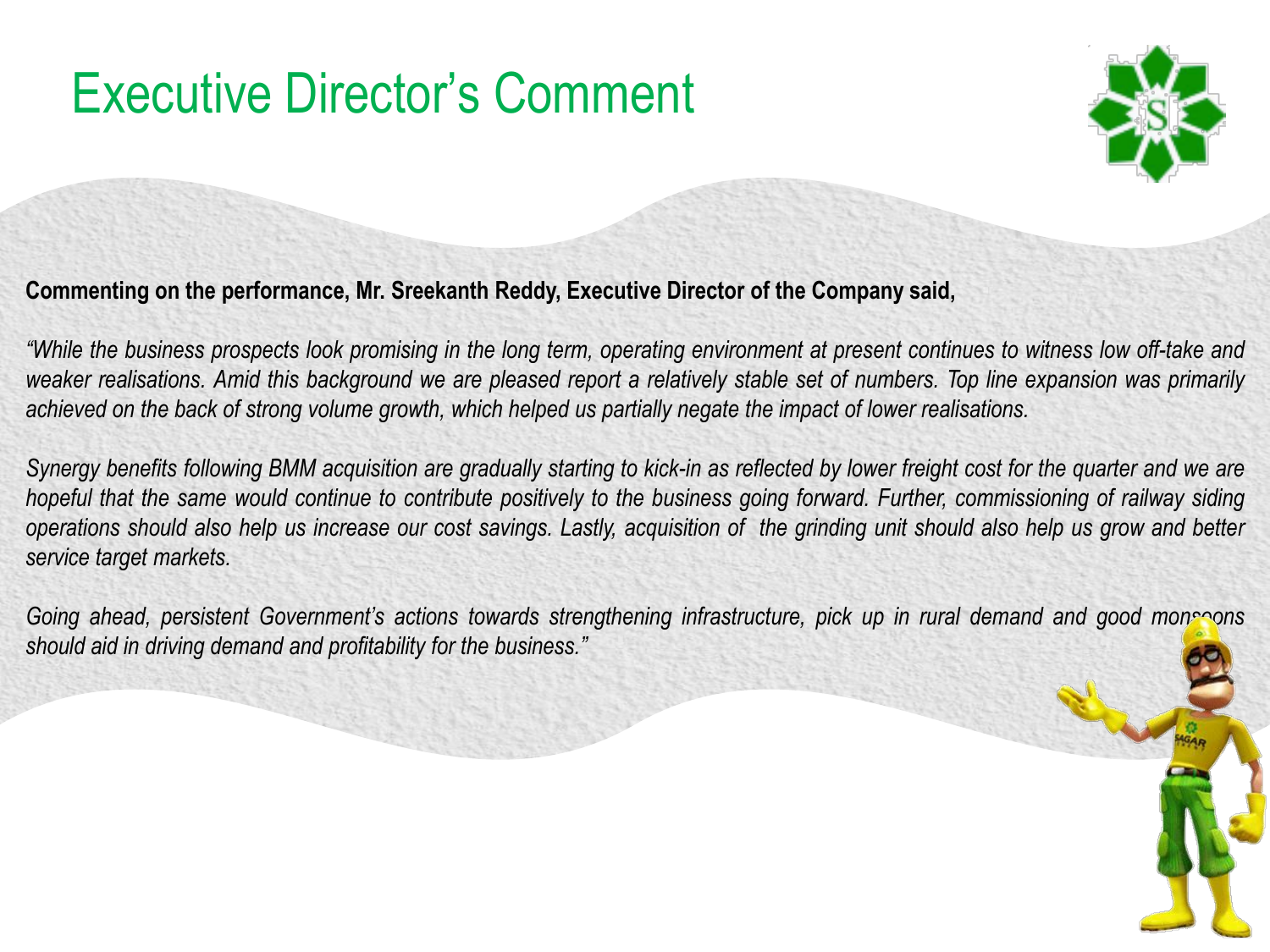### State wise Realization & Utilization



#### **Mattampally Plant**

| <b>Gross Realisations (Rs. / tonne)</b>                |       |       |       |       |  |  |  |  |
|--------------------------------------------------------|-------|-------|-------|-------|--|--|--|--|
| Q1 FY16<br>Q3 FY16<br><b>Q2 FY16</b><br><b>Q4 FY16</b> |       |       |       |       |  |  |  |  |
| Overall Average                                        | 5,259 | 5,409 | 4,927 | 4,670 |  |  |  |  |
| AΡ                                                     | 6,049 | 5,812 | 5,544 | 5,078 |  |  |  |  |
| <b>OAP</b>                                             | 5,105 | 5,320 | 4,728 | 4,528 |  |  |  |  |
| Q1 FY17                                                |       |       |       |       |  |  |  |  |
| Overall Average                                        | 4394  |       |       |       |  |  |  |  |
| ΤG                                                     | 4645  |       |       |       |  |  |  |  |
| OTG                                                    | 4294  |       |       |       |  |  |  |  |

| <b>State</b>   | <b>Gross Realization \t</b><br>(Q1 FY17) |
|----------------|------------------------------------------|
| Telangana      | 4,645                                    |
| Andhra Pradesh | 5,001                                    |
| Karnataka      | 4,007                                    |
| Maharashtra    | 2,752                                    |
| Orissa         | 4,781                                    |
| Tamilnadu      | 5,546                                    |
| Chhattisgarh   | 2,730                                    |
| Kerala         | 5,413                                    |
| Andaman        | 4,140                                    |
| Pondicherry    | 4,093                                    |

| Utilisation (%) |         |                |         |                |  |  |
|-----------------|---------|----------------|---------|----------------|--|--|
|                 | Q1 FY15 | Q2 FY15        | Q3 FY15 | <b>Q4 FY15</b> |  |  |
| Cement          | 60      | 50             | 49      | 71             |  |  |
|                 | Q1 FY16 | <b>Q2 FY16</b> | Q3 FY16 | Q4 FY16        |  |  |
| Cement          | 65      | 49             | 44      | 61             |  |  |
|                 | Q1 FY17 |                |         |                |  |  |
| Cement          | 57      |                |         |                |  |  |

**BMM - Gudipadu Plant**

| <b>Gross Realisations (Rs. / tonne)</b>         |         |       |       |       |  |  |  |  |  |
|-------------------------------------------------|---------|-------|-------|-------|--|--|--|--|--|
| <b>Q2 FY16</b><br>Q3 FY16<br>Q1 FY16<br>Q4 FY16 |         |       |       |       |  |  |  |  |  |
| Overall Average                                 |         | 4,697 | 5,250 | 5,191 |  |  |  |  |  |
| AP                                              |         | 4,890 | 6,347 | 5,760 |  |  |  |  |  |
| <b>OAP</b>                                      |         | 4,669 | 5,033 | 5,050 |  |  |  |  |  |
|                                                 | Q1 FY17 |       |       |       |  |  |  |  |  |
| Overall Average                                 | 5071    |       |       |       |  |  |  |  |  |
| AP                                              | 5671    |       |       |       |  |  |  |  |  |
| <b>OAP</b>                                      | 4938    |       |       |       |  |  |  |  |  |

| <b>State</b>   | <b>Gross Realization \t</b><br>(Q1 FY17) |
|----------------|------------------------------------------|
| Andhra Pradesh | 5,672                                    |
| Karnataka      | 5,590                                    |
| Tamilnadu      | 4,261                                    |
| Kerala         | 3,753                                    |
| Pondicherry    | 3,928                                    |

| Utilisation (%) |                          |                |         |         |  |  |
|-----------------|--------------------------|----------------|---------|---------|--|--|
|                 | Q1 FY16                  | <b>Q2 FY16</b> | Q3 FY16 | Q4 FY16 |  |  |
| Cement          | $\overline{\phantom{a}}$ | 52             | 51      | 58      |  |  |
|                 | Q1 FY17                  |                |         |         |  |  |
| Cement          | 62                       |                |         |         |  |  |

*Sagar Cements Limited* l *Q1 FY17 Investor / Analyst Presentation*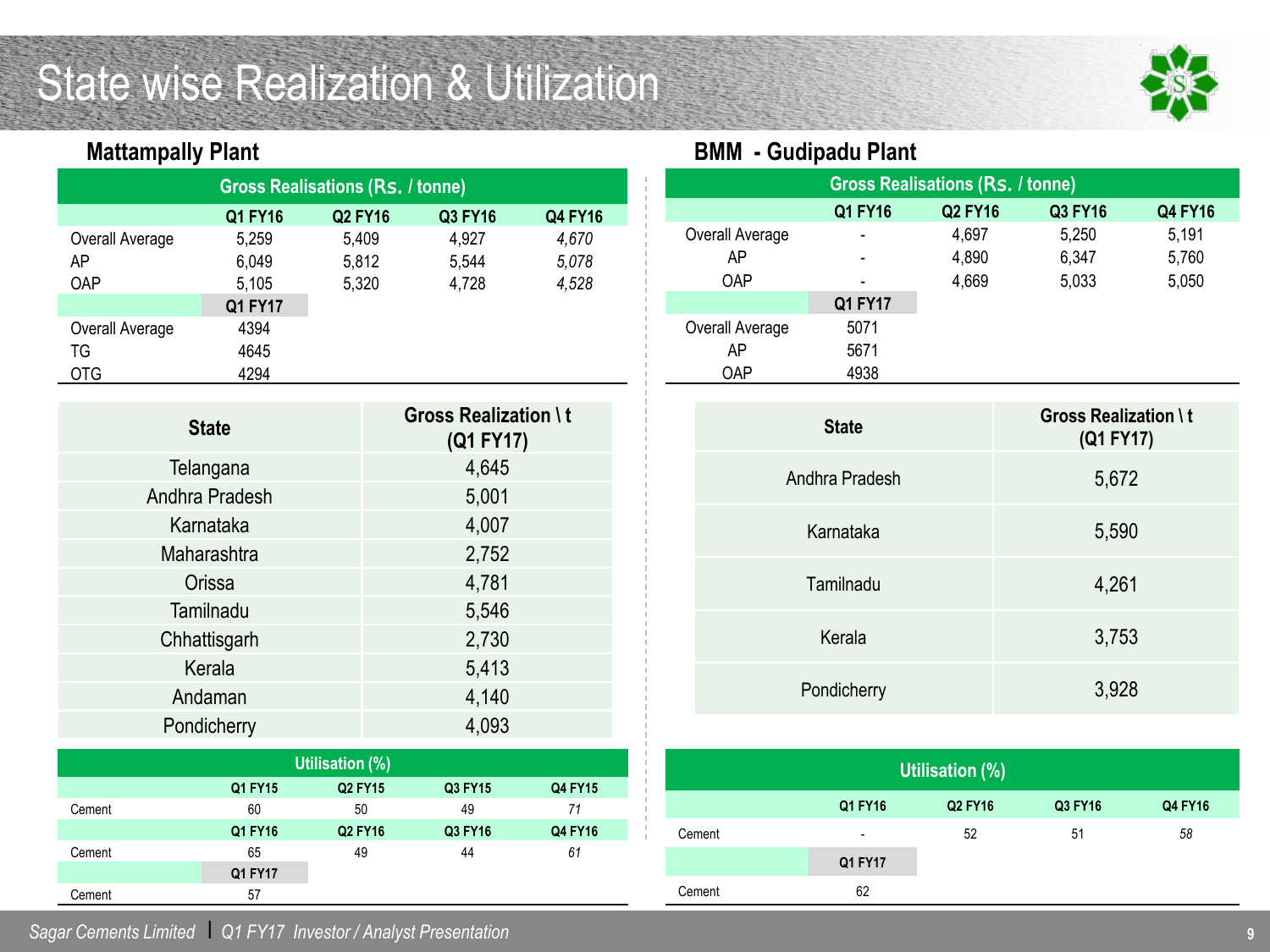### Coal Prices



#### **Q3 FY15**

- Domestic : International coal mix was 60:40
- **Domestic Coal: Reasonable quantity sourced**

#### **Q4 FY15**

- Domestic : International coal mix was 34:66
- Singareni Coal: Reasonable quantity sourced

#### **Q1 FY16**

- Domestic : International coal mix was 14:86
- Singareni Coal: Nominal quantity sourced

#### **Q2 FY16**

Domestic : International coal mix was 2:98

#### **Q3 FY16**

Domestic : International coal mix was 20:80

#### **Q4 FY16**

Domestic : International coal mix was 25:75

#### **Q1 FY17**

Domestic : International coal mix was 04:96

| Coal Cost (Rs. / Tonne)          |             |       |       |       |       |  |  |
|----------------------------------|-------------|-------|-------|-------|-------|--|--|
| Q2<br>Q <sub>3</sub><br>Q4<br>Q1 |             |       |       |       |       |  |  |
| Indigenous Average               | <b>FY15</b> | 4,862 | 4,087 | 4,362 | 4,483 |  |  |
| Imported Coal Average            |             | 5,315 | 5,405 | 6,626 | 6,014 |  |  |
| Indigenous Average               | <b>FY16</b> | 4,964 | 3,678 | 4,533 | 4,227 |  |  |
| <b>Imported Coal Average</b>     |             | 5,361 | 5.764 | 5.715 | 5,670 |  |  |
| Indigenous Average               | <b>FY17</b> | 4,330 |       |       |       |  |  |
| Imported Coal Average            |             | 5,485 |       |       |       |  |  |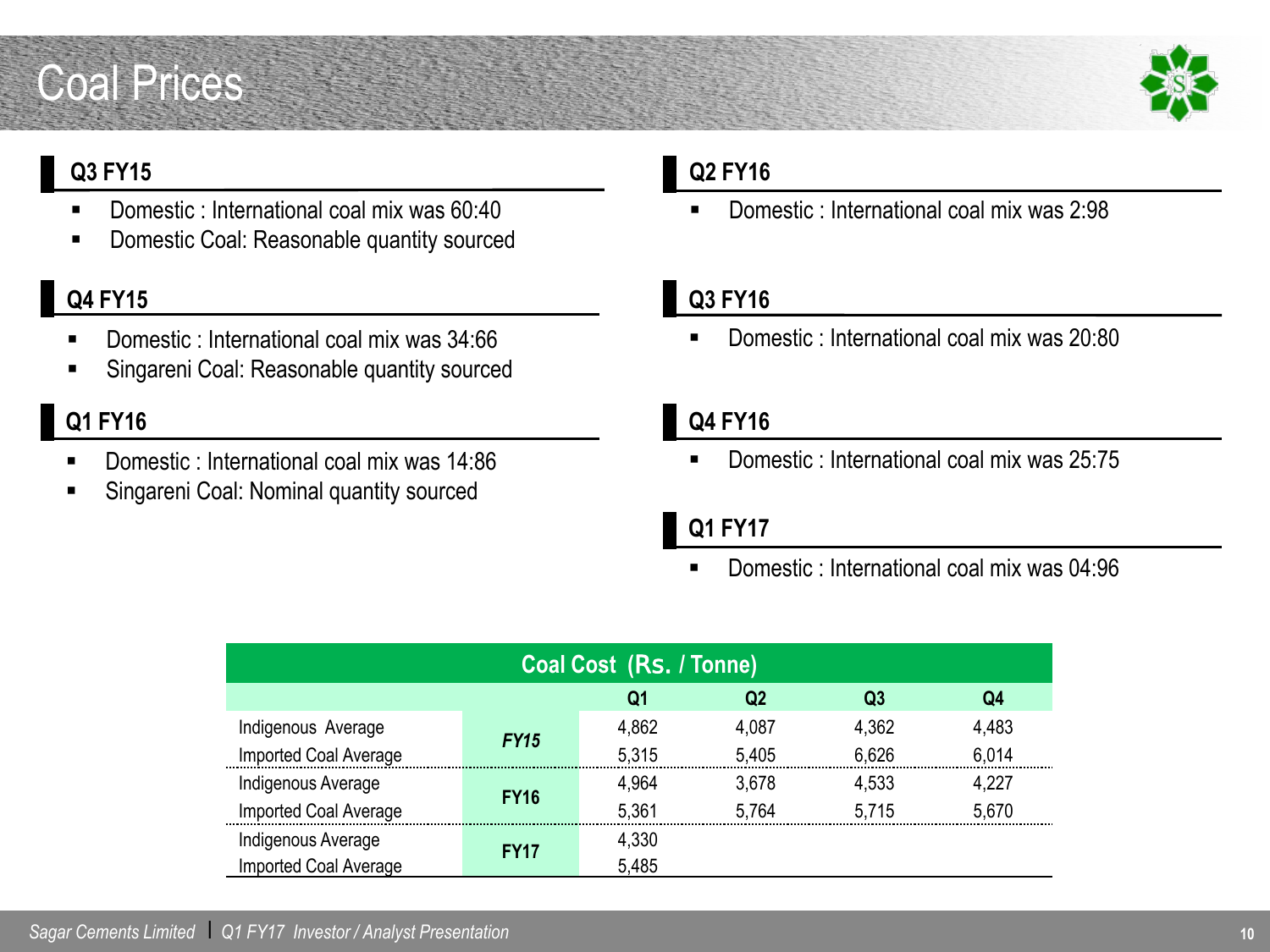### Operations Overview **(Consolidated)**



| <b>Production</b><br>(MT) | <b>April</b> | <b>May</b> | June     | Total    |
|---------------------------|--------------|------------|----------|----------|
| <b>Clinker</b>            | 1,65,858     | 1,56,932   | 1,51,112 | 4,73,902 |
| <b>Cement</b>             | 2,08,186     | 1,87,876   | 1,84,357 | 5,80,419 |

| <b>Description</b> | <b>Cement Sales</b><br>(′000'MT) | <b>Value Rs. Lakh</b><br>(net of excise & VAT) | <b>Net Realization</b><br>Rs./Mt |
|--------------------|----------------------------------|------------------------------------------------|----------------------------------|
| Q1 FY17            | 575                              | 19,734                                         | 3,431                            |
| Q1 FY16            | 469                              | 18,470                                         | 3,937                            |
| % Shift            | 22.60                            | 6.84                                           | (12.85)                          |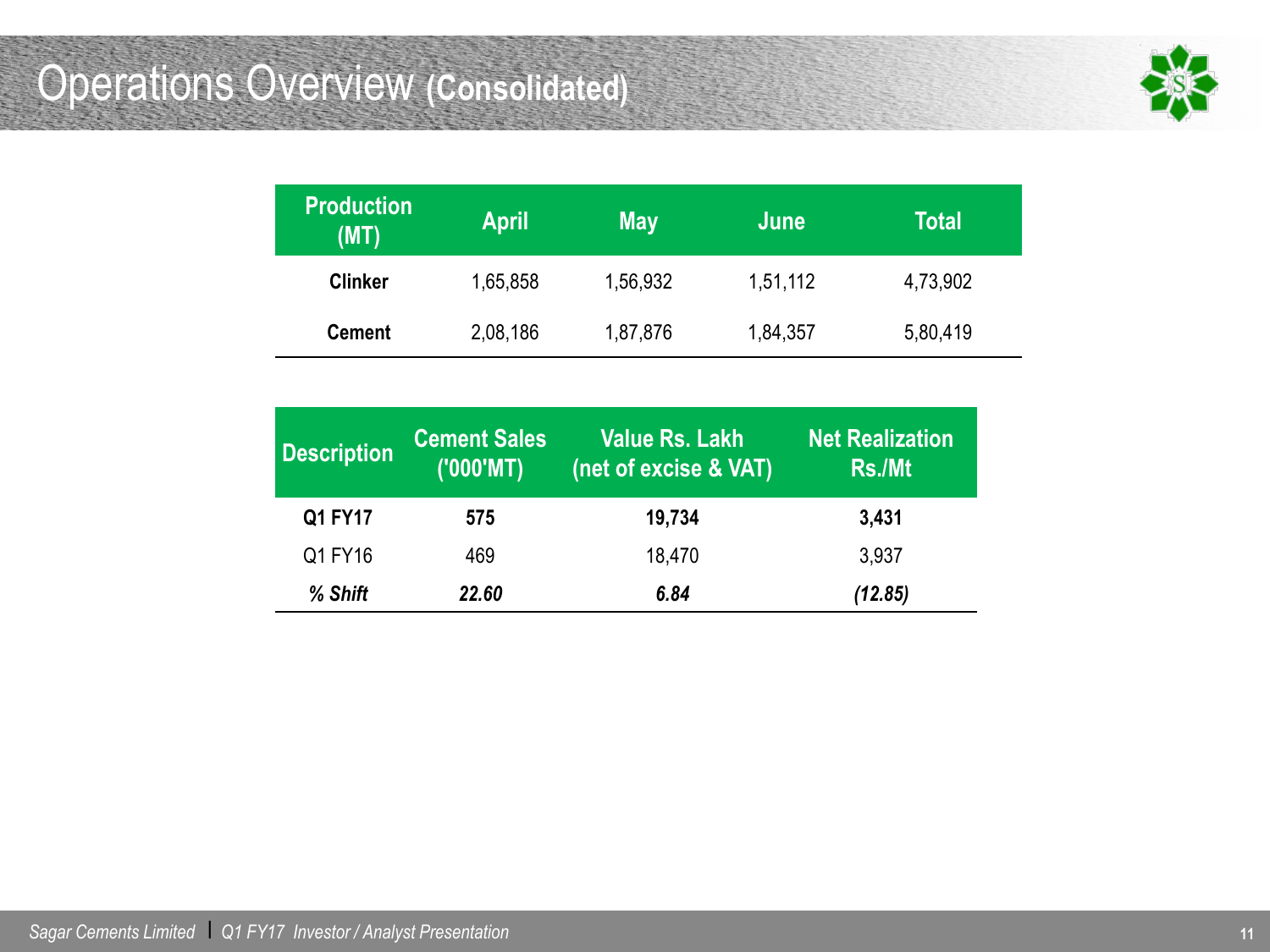### Cost Overview – Sagar Cements



#### **Average Fuel Cost Per Tonne**



**•** Decrease in price of imported coal and change in coal mix resulted in a decrease in average fuel cost per tonne.

**Freight Cost per Tonne**



**Figure 1** Freight per ton decreased due to decrease in fuel price & Lead distance.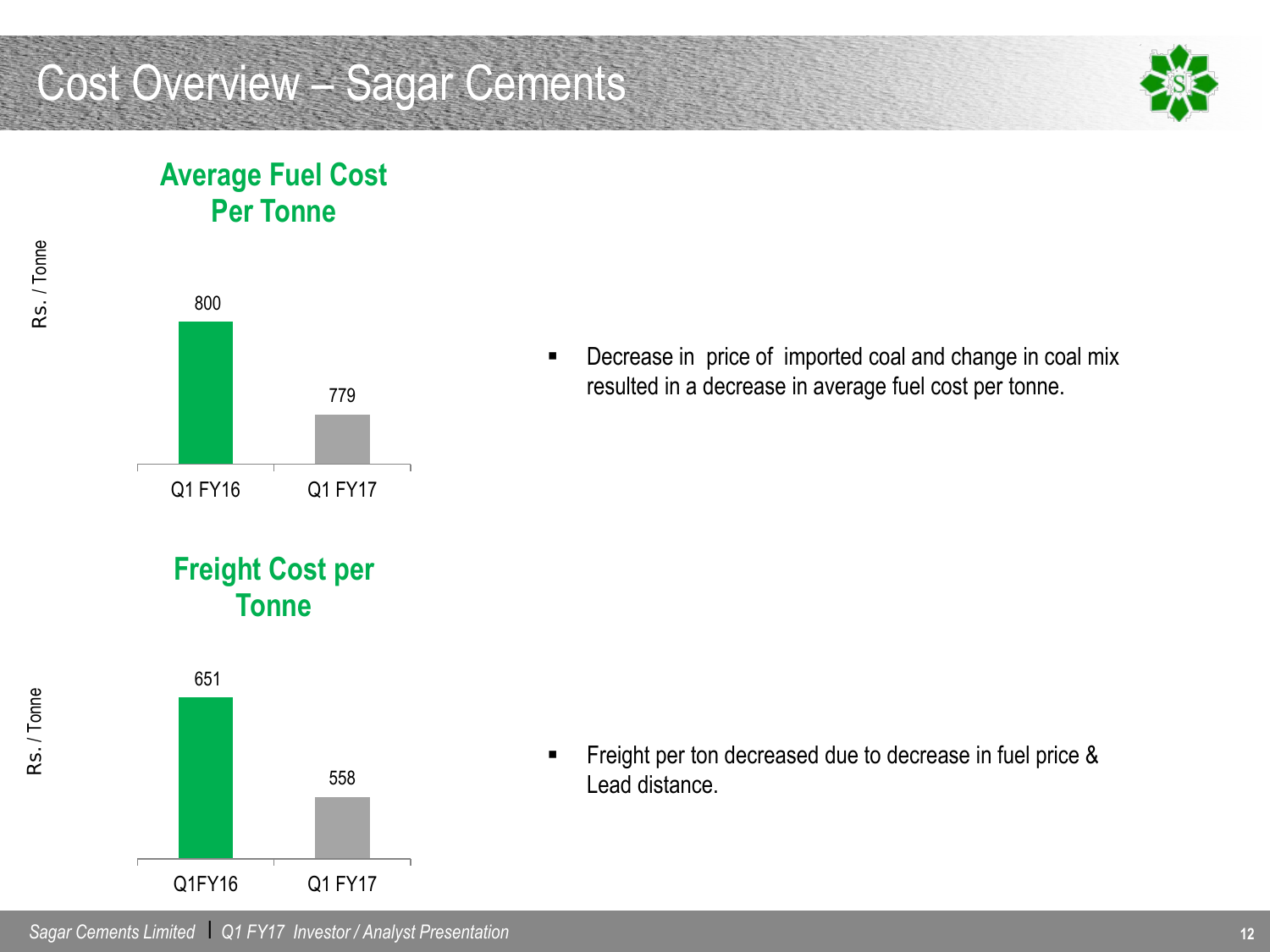### Cost Overview – BMM



#### **Average Fuel Cost Per Tonne**



Q1 FY17

 Average fuel cost per tonne of clinker at Rs.818 during Q1 Fy 2017

Freight cost per ton stood at 615 during the quarter.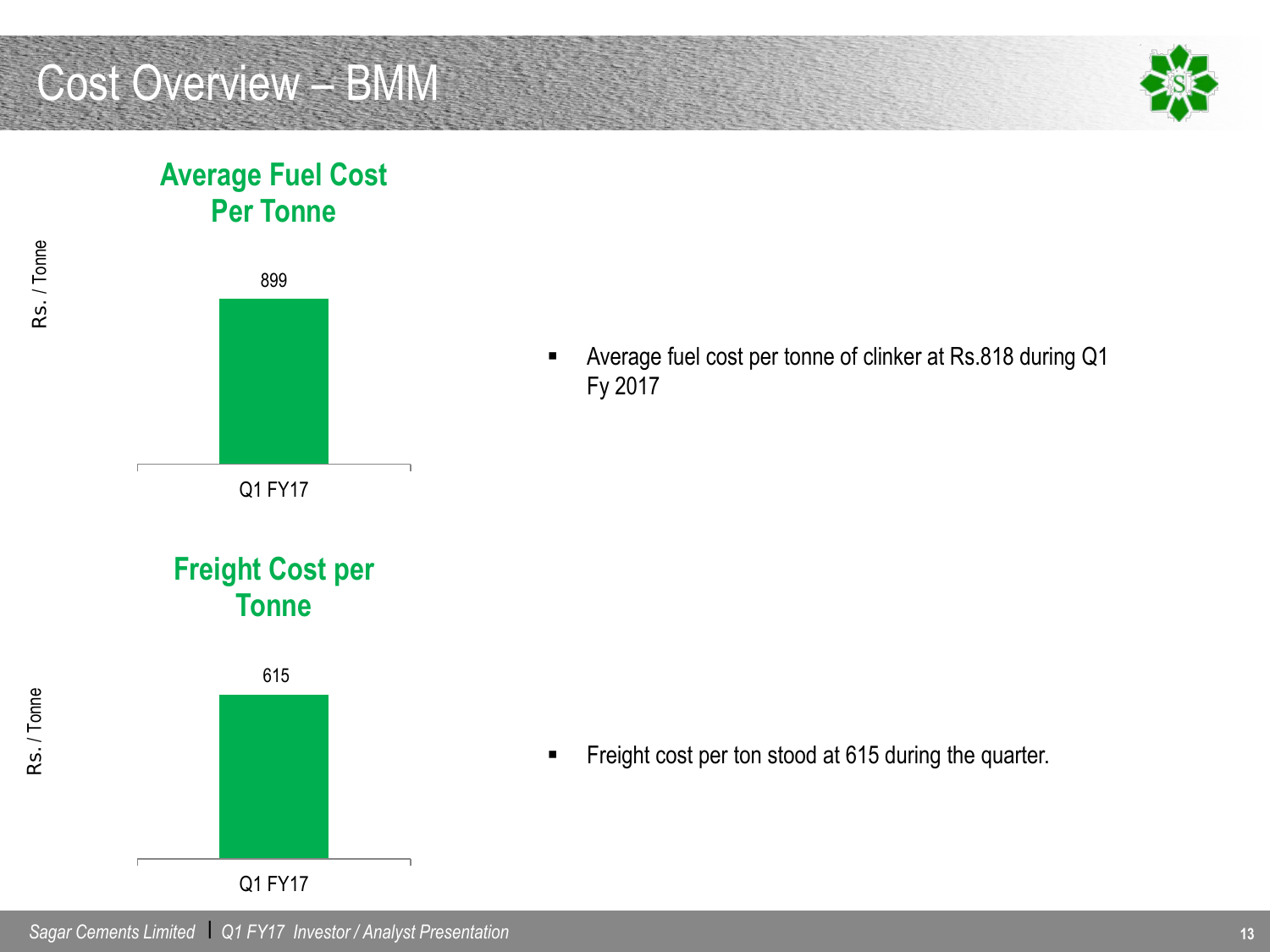### Cost Overview – Sagar Cements



### **Employee Cost**



**Employee costs in Q1 FY 17 is Rs. 900 lakhs when** compared to Rs. 888 lakhs during Q1FY16.

**Raw Material Cost**



**Raw Material cost has come down due to lower production** during the current quarter.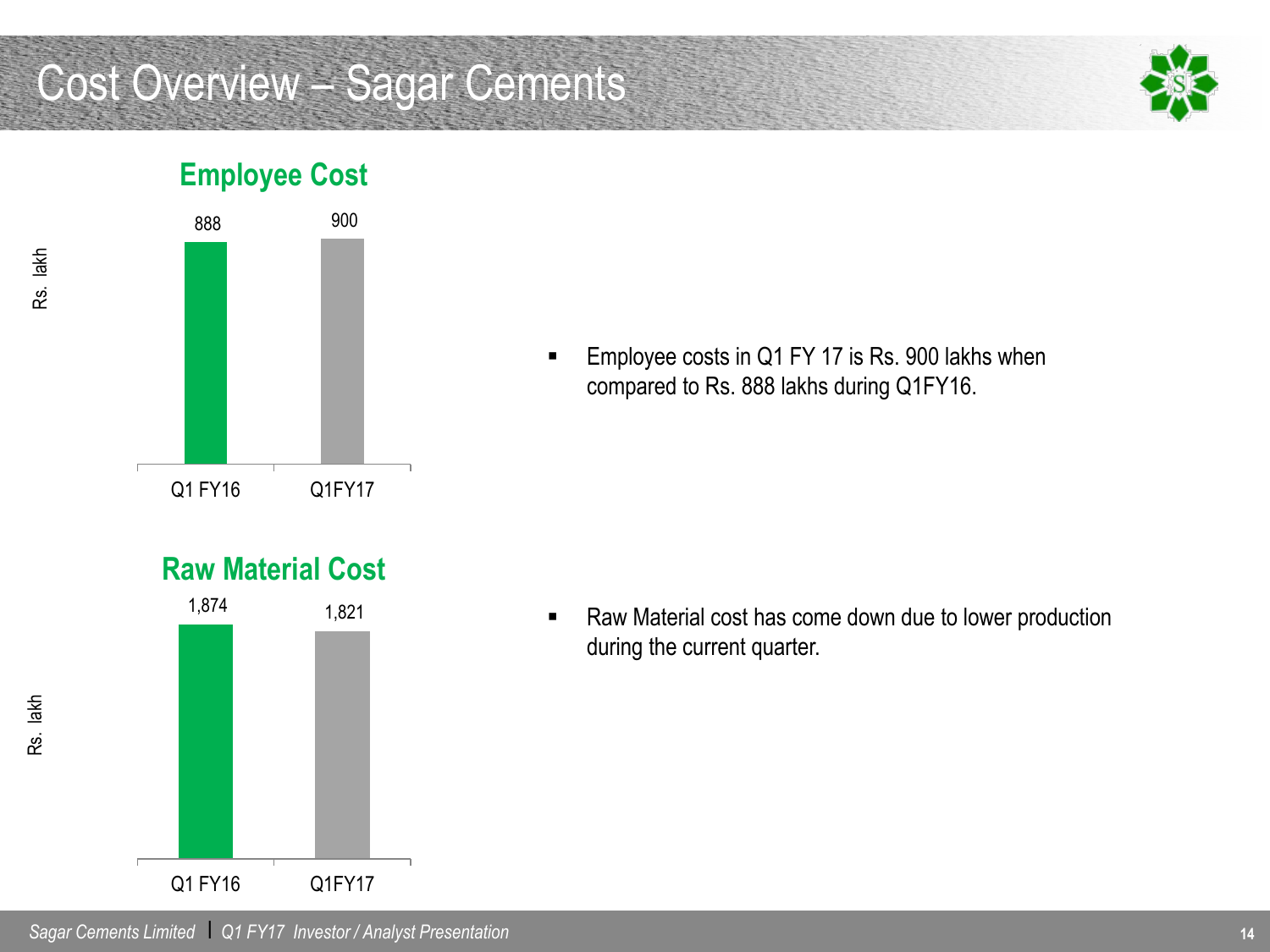### Cost Overview – BMM



#### **Employee Cost**



**Employee costs in Q1 FY 17 stood at Rs. 155 lakhs.** 

- **Raw Material Cost**
- 737 Q1FY17

■ Raw Material cost stood at Rs.737 Lakhs during the current quarter.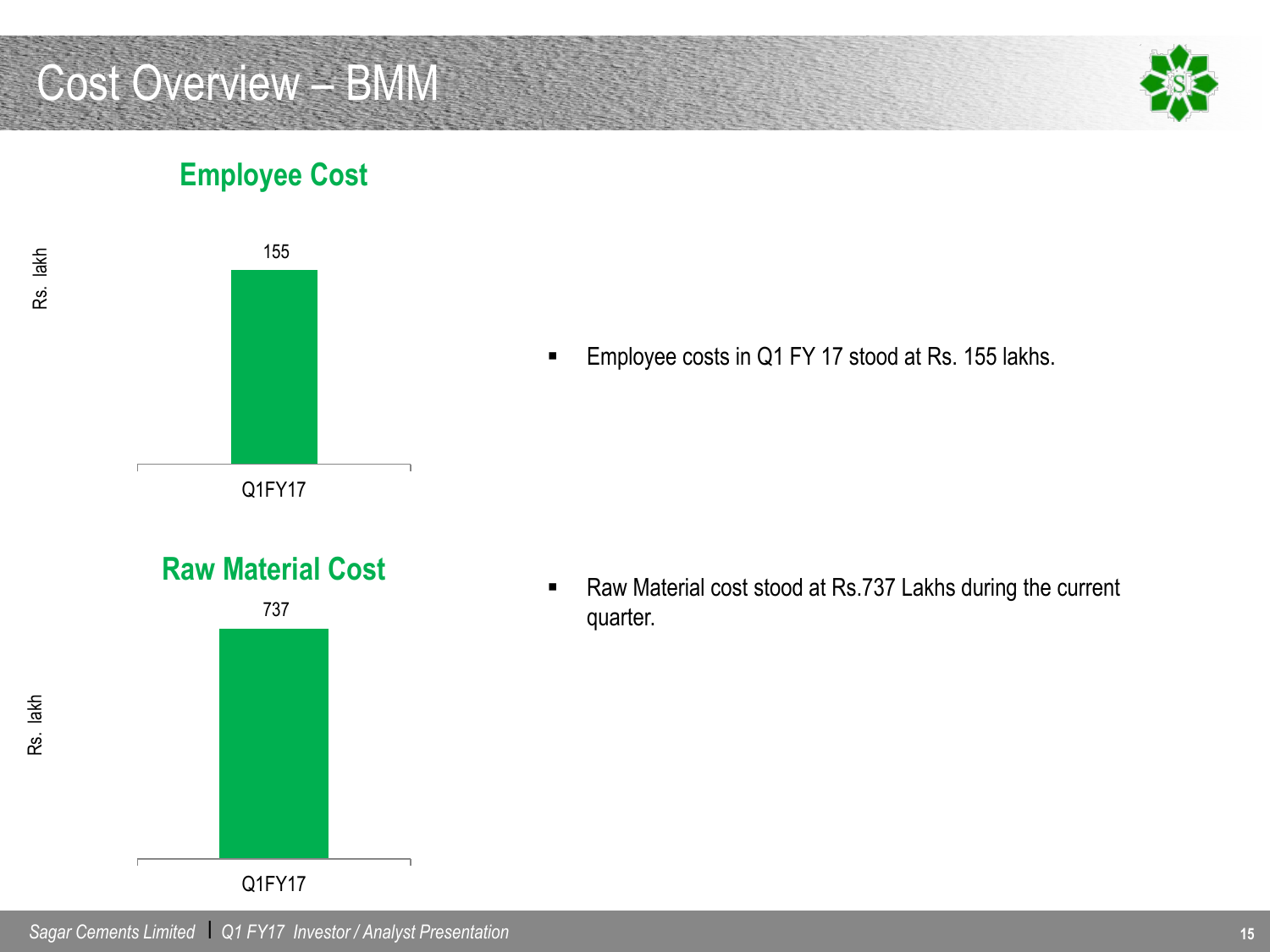Plant Highlights - Consolidated



- During Q1 FY17, the plants operated at reasonable utilization levels producing 4,73,902 tons of clinker and 5,80,419 tons of cement
- Approximately 55% of cement dispatches was to various markets outside Andhra Pradesh & Telangana

#### Sales (5,75,156 Mts.)

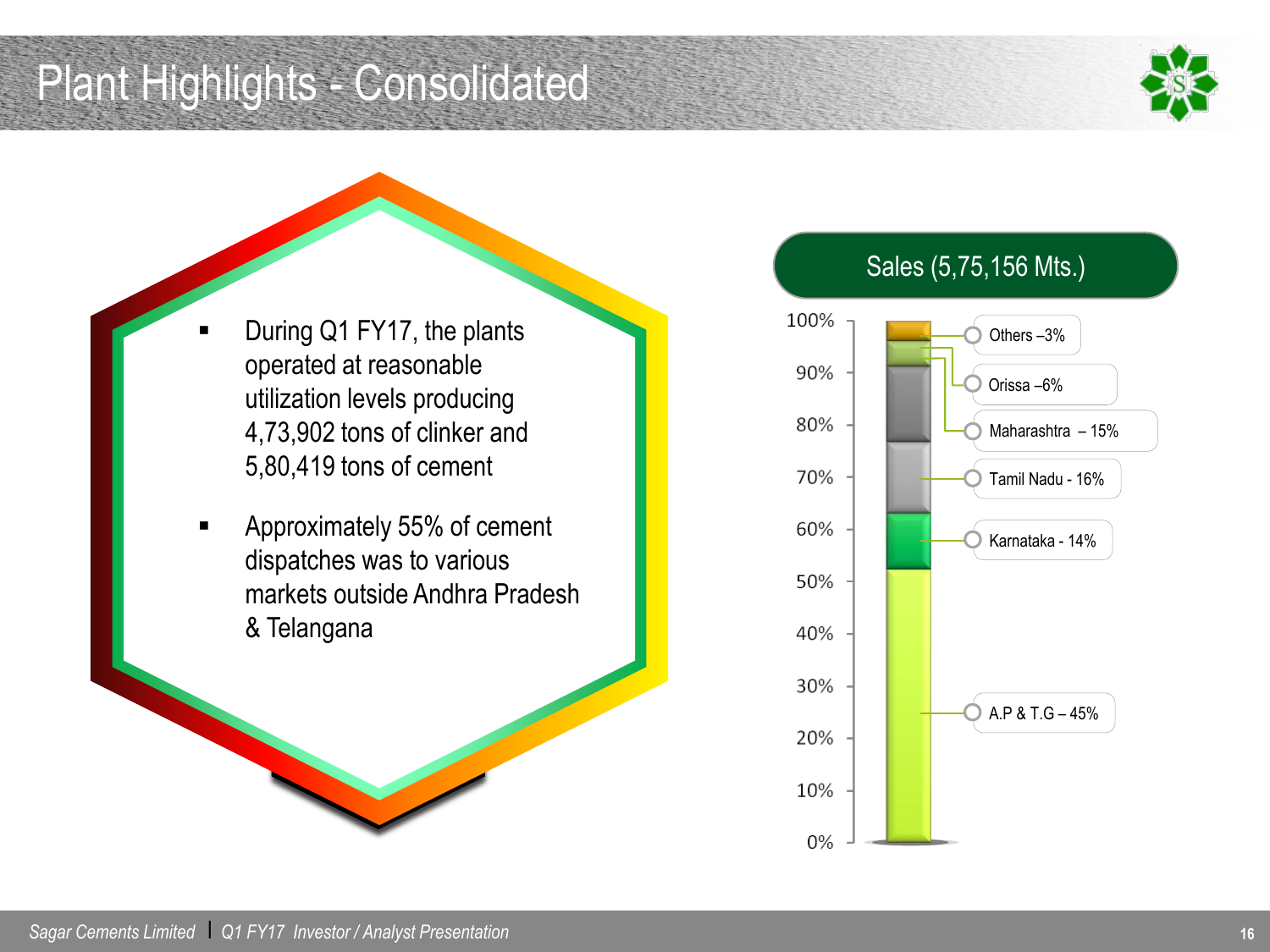Sales in Q1 FY17



|                            |                            | <b>Sagar Cements</b>       | <b>BMM Cements</b>             |                            | <b>Consolidated</b>            |                            |
|----------------------------|----------------------------|----------------------------|--------------------------------|----------------------------|--------------------------------|----------------------------|
| <b>Markets</b>             | Quantity<br>(in<br>Tonnes) | % of Total<br><b>Sales</b> | <b>Quantity</b><br>(in Tonnes) | % of Total<br><b>Sales</b> | <b>Quantity</b><br>(in Tonnes) | % of Total<br><b>Sales</b> |
| Andhra Pradesh & Telangana | 2,35,929                   | 55.3                       | 26,654                         | 17.93                      | 2,62,583                       | 45.6                       |
| Karnataka                  | 17,189                     | 4.0                        | 64,446                         | 43.35                      | 81,636                         | 14.2                       |
| <b>Tamil Nadu</b>          | 41,536                     | 9.7                        | 50,706                         | 34.10                      | 92,242                         | 16.0                       |
| Maharashtra                | 89,165                     | 20.9                       | -                              |                            | 89,165                         | 15.5                       |
| Orissa                     | 33,493                     | 7.8                        | $\blacksquare$                 |                            | 33,493                         | 5.8                        |
| <b>Others</b>              | 9,192                      | 2.3                        | 6,846                          | 4.60                       | 16,037                         | 2.9                        |
| <b>Total</b>               | 4,26,504                   | 100.0                      | 1,48,652                       | 100                        | 5,75,156                       | 100.0                      |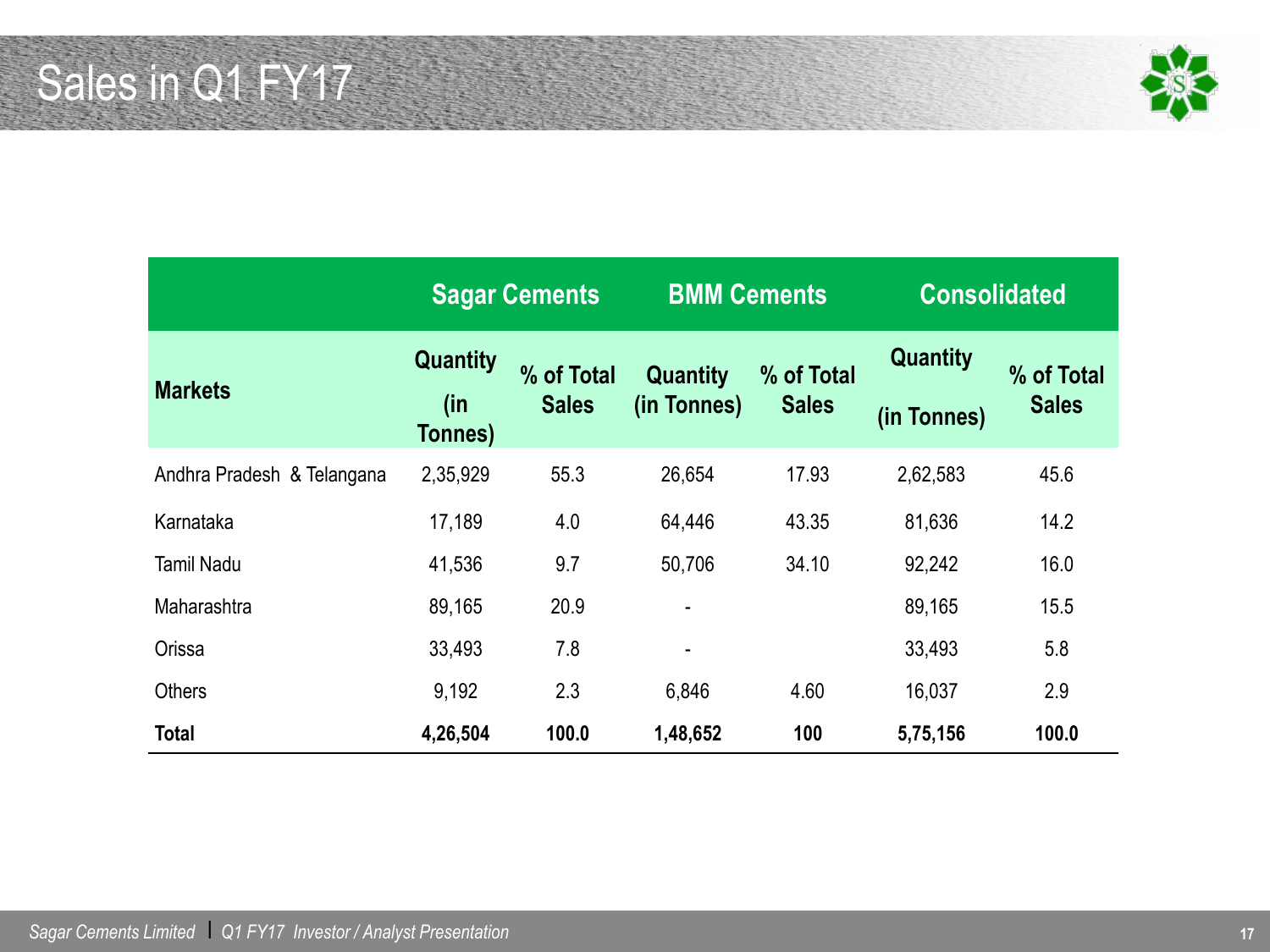## Dispatches by Road & Rake



| <b>Dispatch Details</b> |                |                |                |                |              |  |
|-------------------------|----------------|----------------|----------------|----------------|--------------|--|
| <b>TPT</b>              | <b>Q1 FY16</b> | <b>Q2 FY16</b> | <b>Q3 FY16</b> | <b>Q4 FY16</b> | <b>TOTAL</b> |  |
| BY ROAD                 | 478,345        | 424,880        | 301,840        | 4,48,182       | 1653,247     |  |
| <b>BY RAKE</b>          | $\blacksquare$ | ٠              | ٠              | 5,506          | 5,506        |  |
| <b>TOTAL</b>            | 478,345        | 424,880        | 301,840        | 4,53,688       | 1658,753     |  |
| <b>Consolidated</b>     |                |                |                |                |              |  |
| <b>TPT</b>              | <b>Q1 FY17</b> |                |                |                |              |  |
| BY ROAD                 | 5,72,527       |                |                |                |              |  |
| <b>BY RAKE</b>          | 5,310          |                |                |                |              |  |
| <b>TOTAL</b>            | 5,77,837       |                |                |                |              |  |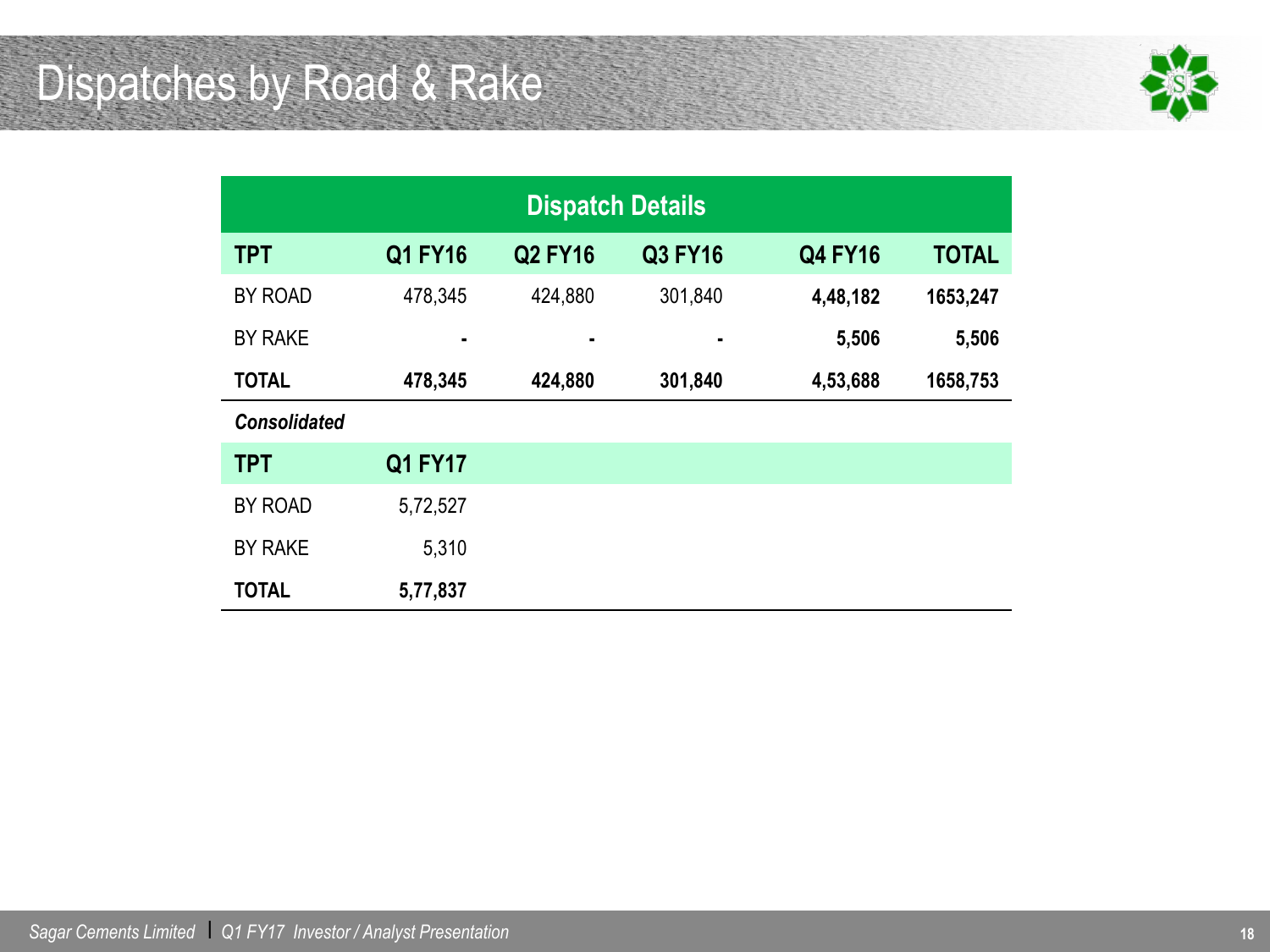

| Rs. In Lakh           |        | <b>Sagar Cements BMM Cements</b> | <b>Consolidated</b> |
|-----------------------|--------|----------------------------------|---------------------|
| <b>Gross Debt</b>     | 19,511 | 24,449                           | 43,960              |
| - Long Term           | 11,819 | 21,633                           | 33,452              |
| - Working Capital     | 7,692  | 2,816                            | 10,508              |
| Cash & Bank Balance   | 275    | 279                              | 554                 |
| Debt Equity Ratio (%) | 0.21   |                                  | 0.61                |
| Net Worth             | 55,786 |                                  | 54,936              |
| Investments           | 7,821  |                                  | $\blacksquare$      |

*As of June' 2016*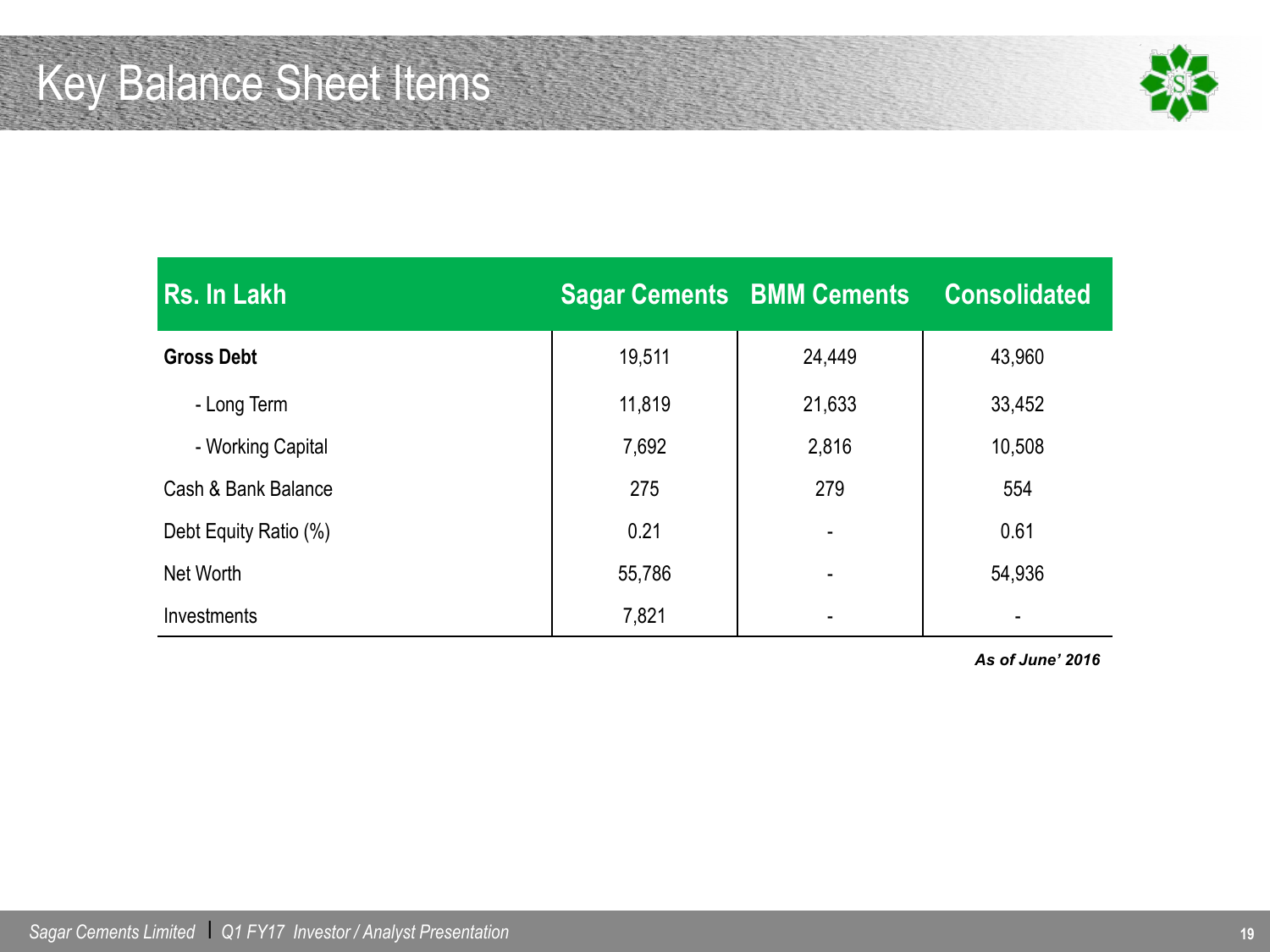### Sales Outside AP & TG



#### **Historical trend cement sales OAP & TG**

|                                             |                |                |                | <b>Q1 FY17</b> |
|---------------------------------------------|----------------|----------------|----------------|----------------|
| <b>OAP &amp; TG Sales</b><br>(Consolidated) |                |                |                | 55%            |
|                                             | <b>Q4 FY16</b> | Q3 FY16        | <b>Q2 FY16</b> | <b>Q1 FY16</b> |
| <b>OAP &amp; TG Sales</b>                   | 48%            | 55%            | 64%            | 67%            |
|                                             | <b>Q4 FY15</b> | <b>Q3 FY15</b> | Q2 FY15        | <b>Q1 FY15</b> |
| <b>OAP &amp; TG Sales</b>                   | 71%            | 63%            | 64%            | 47%            |
|                                             | <b>Q4 FY14</b> | <b>Q3 FY14</b> | <b>Q2 FY14</b> | <b>Q1 FY14</b> |
| <b>OAP &amp; TG Sales</b>                   | 46%            | 57%            | 58%            | 49%            |